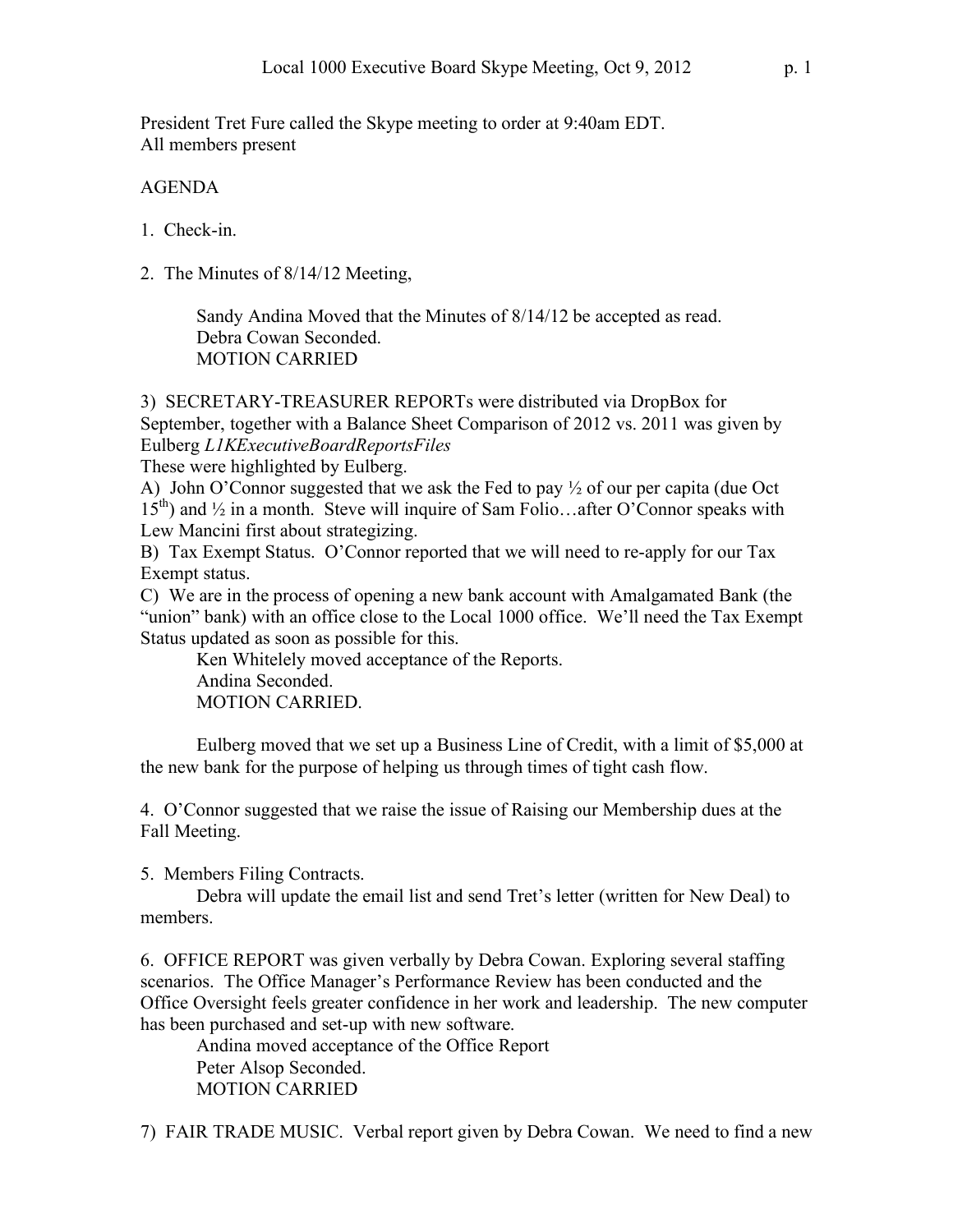committee head. She is making a list of duties for whoever the new one will be.

8. Shall we remove the Work Dues Rebate? (See Amy Fix Rebate Clarification Memo—Attached) This is By-Law **V.** Section 7. Local 1000 Members in good standing who pay more than \$500 per calendar year in work dues shall be eligible for a rebate of an amount equal to the Local's annual dues minus the amount paid to the Federation in annual per-capita dues. This rebate shall be awarded in the form of a reduction in annual dues to eligible members for each year that they qualify.

To remove this will require proper notification to our members and can be addressed at the Membership Meeting in February 2013.

9. Local 1000 Presence at Regional Folk Alliance Gatherings: Sandy Andina will be in St. Louis (FARM); Ken Whitely will be at OCFF.

10. Reminder to everyone to update their touring schedule on the L1K EBoard Touring Calendar.

11. Next Skype Meeting, 10/24/12 9:30 am EDT.

12. ADJOURNMENT Meeting Adjourned at10:38 am EDT

Respectfully submitted,

endrug

Steven B. Eulberg Secretary-Treasurer

Appendix:

Query to EB R.E. two different rebates for work dues

September 5, 2012

Dear Steve,

I understand that the membership voted to do away with the rebate program that deducted \$20 from the Annual Dues invoice in cases where the member had accrued at least \$20 in work dues charges during the previous 12 months.

What I am asking about is another type of rebate that has been in effect for over ten years. I actually cannot recall its inception but I have been implementing it as far back as